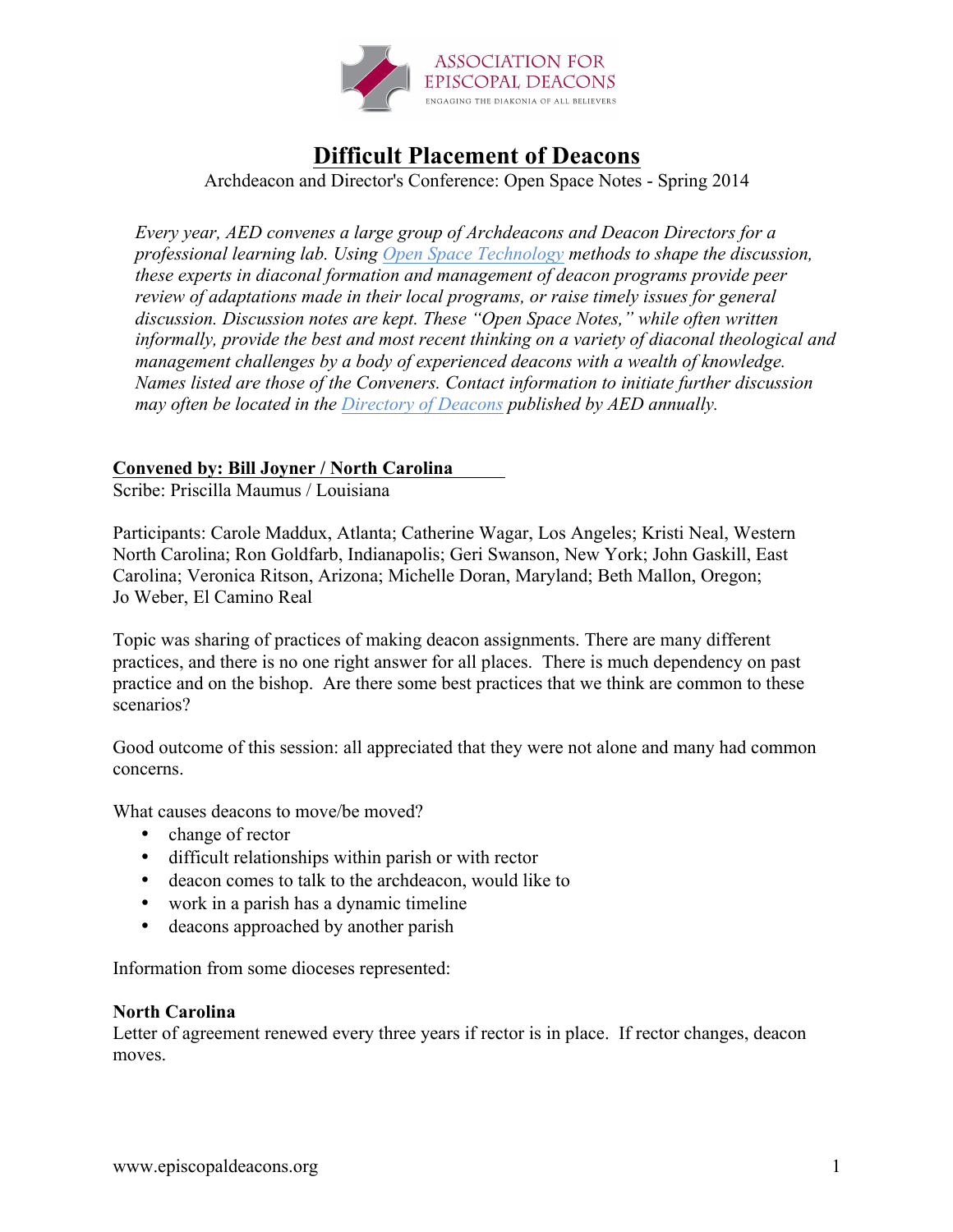

# **Oregon**

Bishop no longer assigning deacons to home parishes. New deacons are aware of this change in practice, however approximately 75% of deacons are in their original parishes, some for decades. Attempting to move these entrenched deacons has been very difficult in the past. Often becomes a problem when a new rector is called. Additionally, deacons reluctant and parish priests reluctant to raise up deacons if they will be moved.

# **Maryland**

Deacons are formed knowing they will not go back to their home parishes. Time/distance also a consideration. Parishes who want a deacon required to write to the archdeacon of deployment saying why they want a deacon. Bishop asks deacon where he/she would like to be, then proceeds. Expect deacons to stay 3 years in a parish, then change. Difficult deacons are handled on an individual basis. Big issue: getting deacons to retire. In Maryland, deacons end their assignment in May, have summer off, the start new assignment in September.

# **East Carolina**

Rule when ordained, go to new parish. New archdeacon said his own experience helped him to understand his different role (moving from the parish where he was raised up, was warden, etc.) Electing a new bishop-- so in limbo for now.

### **Atlanta**

Used to be that the deacons stayed in their own parishes, regardless of who is rector. Next bishop said deacons do not go back to the home parish. Created a book of deacons -- picture and ministry description to give to new bishop. Created list of best practices. Bishop re-vamped guidelines for deacons. Deacons in place for 3 years, then moved. Deacons have no say. Last summer all 20 deacons that could be moved (not too remote) were moved; lost some deacons in process. Priests were upset. Concept is good: separate deacon from a parish identity. Now have gone to a system where parishes apply for a deacon and say why they want a particular deacon. Have a grading system for applications: How does this request fit in to the diocesan plan, points for geography, parish need, understanding of what a deacon does.

### **New York**

Having deacons talk to deacons who have moved and had positive experience can be valuable.

### **Northern California**

Deacons in formation go to a new parish at the beginning of the second year for field placement

### **El Camino Real**

Students sent to a new parish to do a one year community organizing project.

#### **Arizona**

Place deacons where they are raised, but seeing need to rotate or ask for a deacon to move. Formation: parish assignment for 6 mos. Select a parish as close to opposite of their own parishes Issues in rural areas, where being raised up, they tended to be the former junior, senior wardens, then new rector comes in.